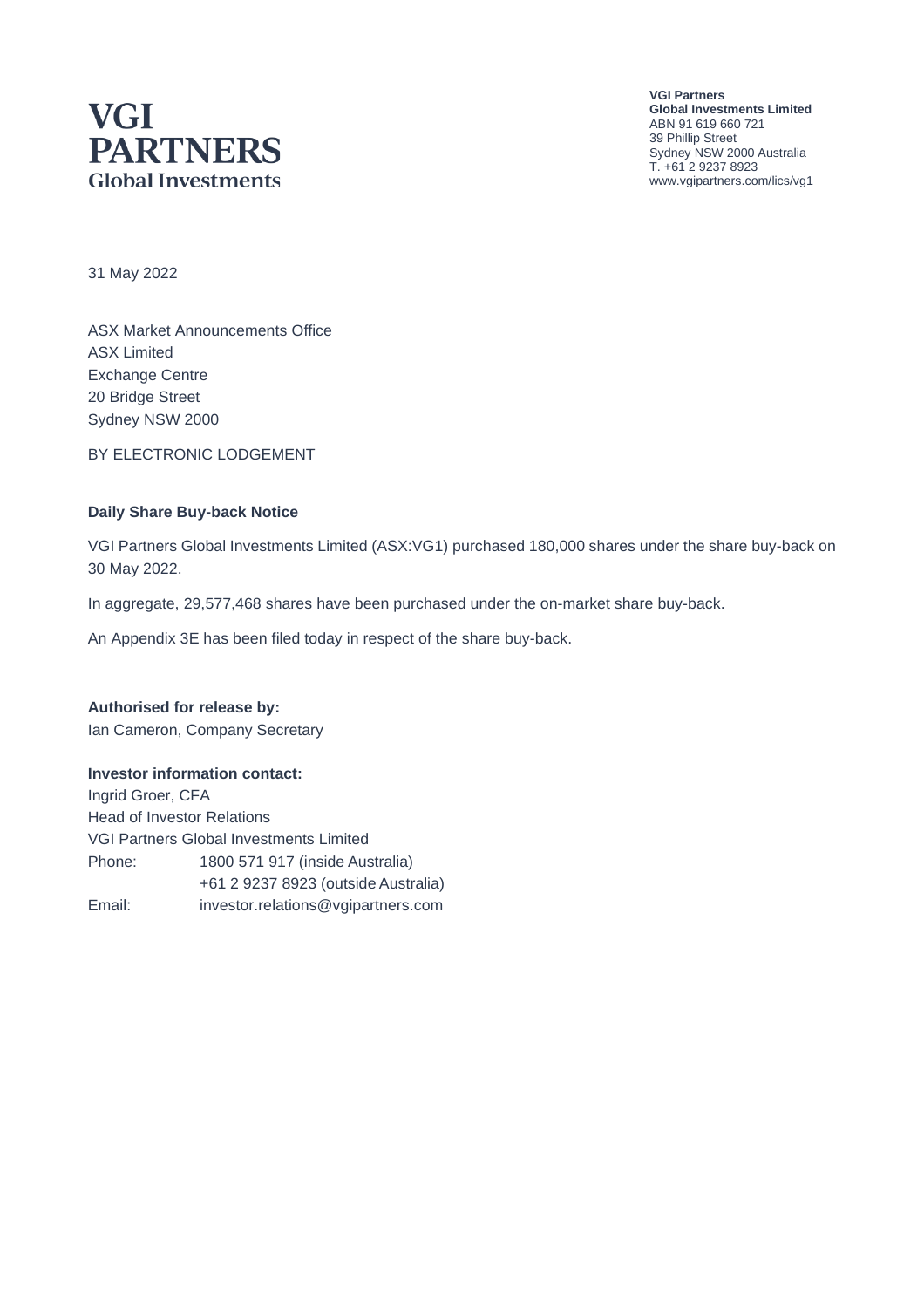*Rule 3.8A*

# **Appendix 3E**

## **Daily share buy-back notice (***except* **minimum holding buy-back and selective buy-back)**

*Information and documents given to ASX become ASX's property and may be made public.* Introduced 1/9/99. Origin: rule 3.6, Appendix 7C. Amended 30/9/2001, 11/01/10

| Name of entity                                 | ABN/ARSN       |
|------------------------------------------------|----------------|
| <b>VGI Partners Global Investments Limited</b> | 91 619 660 721 |

We (the entity) give ASX the following information.

### **Information about buy-back**

1 Type of buy-back On-market buy-back within 10/12 limit

2 Date Appendix 3C was given to ASX

18 August 2020

## **Total of all shares/units bought back, or in relation to which acceptances have been received, before, and on, previous day**

|   |                                                                                                                                              | <b>Before previous</b> | Previous day |
|---|----------------------------------------------------------------------------------------------------------------------------------------------|------------------------|--------------|
|   |                                                                                                                                              | day                    |              |
| 3 | Number of shares/units bought<br>back or if buy-back is an equal<br>access scheme, in relation to<br>which acceptances have been<br>received | 29,397,468             | 180,000      |
|   | Total consideration paid<br>or<br>payable for the shares/units                                                                               | \$65,465,513.27        | \$282,042.00 |

<sup>+</sup> See chapter 19 for defined terms.